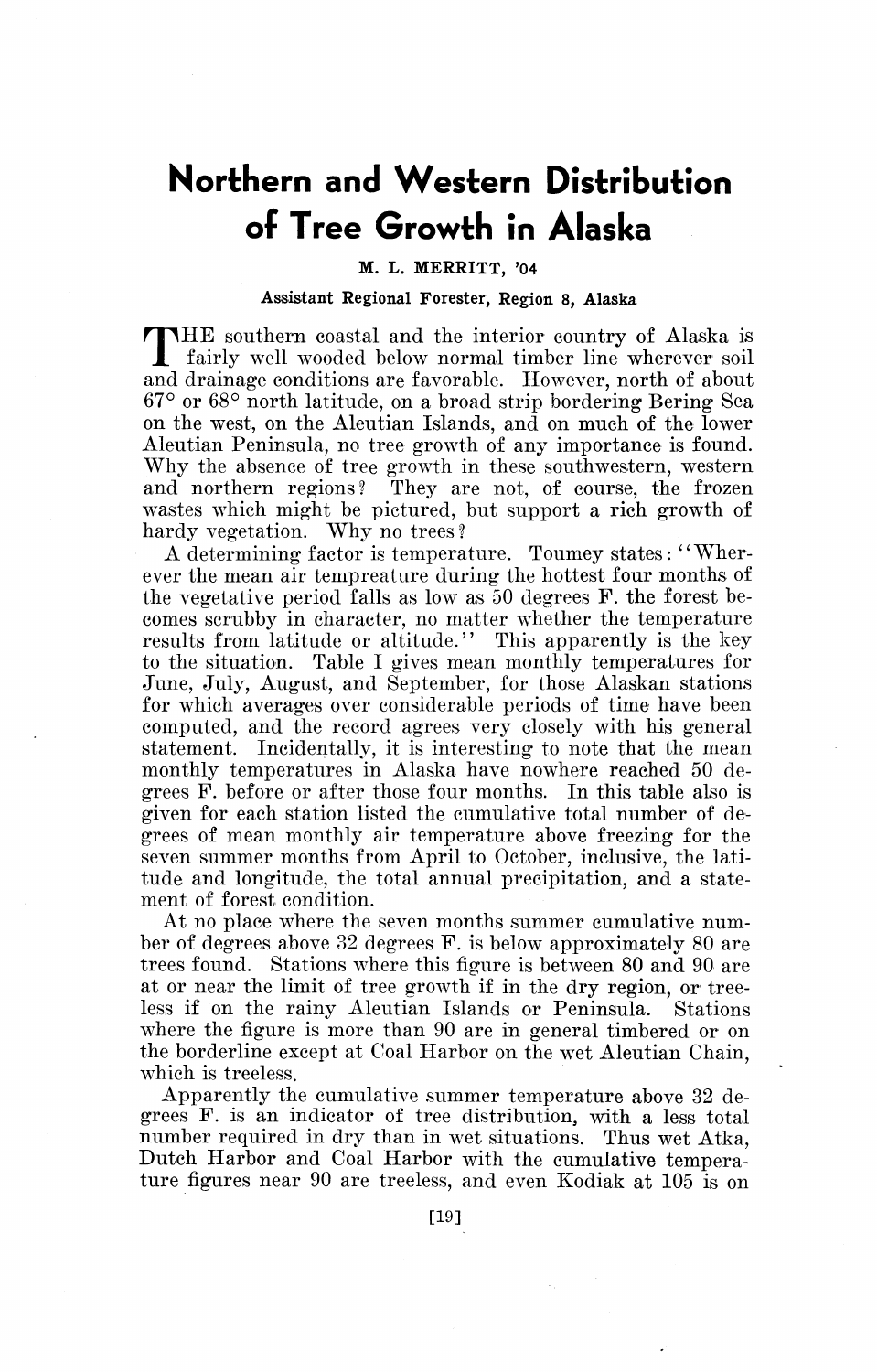the borderline, while farther north drier sites with similar temperatures are within forested zones. No doubt the longer hours of sunlight in northern latitudes is a very pertinent factor and adjustment might be necessary on that account. In general, however, a lack of sufficient heat during the growing season apparently accounts for the absence of trees outside of their present natural range, with a possible minor exception in southwestern Alaska.

On the Aleutian Island Chain and territory adjacent thereto, some other entirely different factor than temperature may enter into the situation. 'fhis is a subject for study. At Kodiak the cumulative summer temperature figure above 32 degrees F. is 105.4--apparently ample for tree growth-and considerably more than is found at some other heavily forested sites. Why is this site at the extreme western limit of tree growth? Observations at Kodiak by the writer show that trees grown there make a rapid and healthy growth, that the trees are reproducing prolifically and that forest growth is being extended south and west gradually. Here and on Afognak and adjoining islands to to the north Sitka spruce is the only coniferous tree species found. On Afognak Island are heavy pure stands of Sitka spruce of fairly rapid growth. Not a single hemlock tree was seen or reported although hemlock is common on the Kenai Peninsula a short distance to the north. Further there are broad areas on Afognak Island where the present forest is apparently an original stand. The trees are still immature and there is not the accumulation of logs and debris of a climax forest. It appears to the writer, therefore, that in this region the forest has not yet reached its southern and western natural extension. It seems possible that, left undisturbed, nature will eventually push the timbered zone farther south and west.

Several factors delay this extension. The heavy grass cover over this area greatly interferes with the starting of tree seedlings and no doubt often competes with them successfully. Probably periodic grass fires destroy many of the seedlings that start. These two factors alone would effectually delay the process on natural forest extension. The situation, however, has been studied too little to form definite conclusions, and is a fruitful and interesting field for further observation and study.

In this connection it is interesting to know that in 1805 the Russians planted a small grove of trees at Dutch Harbor which has a cumulative summer mean temperature above 32 degrees F. of 89.2. Regarding these trees Veniaminov wrote in 1834:

"In 1805, a few spruce trees were brought from Sitka to Unalaska and planted in various places. Those planted near the village continued to live but the ones planted on Amakhnak Island died. These trees were about two or three years old when trans-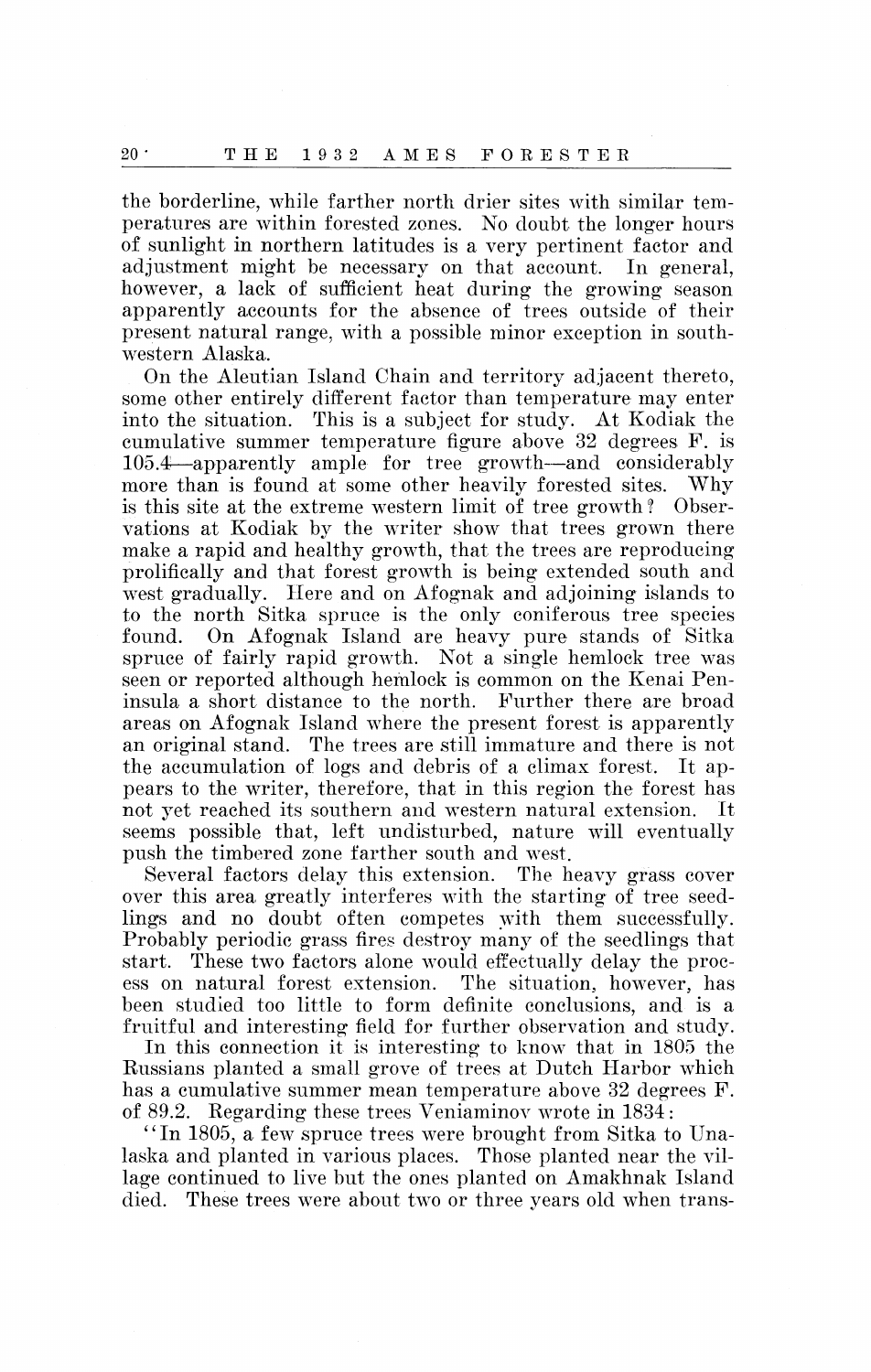|                              | Lat-<br>itude |                | Long-<br>itude |                |      |      | Mean Air Temperature |       | Apr.-Oct. cum.<br>no. deg. mean<br>mo. temp. above | Annual<br>Precipi-<br>tation | Forest Cover                                 |
|------------------------------|---------------|----------------|----------------|----------------|------|------|----------------------|-------|----------------------------------------------------|------------------------------|----------------------------------------------|
| Station                      |               | deg. min.      | deg. min.      |                | June | July | Aug.                 | Sept. | 32 degrees F.                                      | in inches                    |                                              |
| Barrow                       | 71            | 23             | 156            | 17             | 35.3 | 40.9 | 38.5                 | 32.1  | 18.8                                               | 5.34                         | None                                         |
| St. Paul Island              | -57           | 15             | 170            | 10             | 40.7 | 45.3 | 46.1                 | 44.1  | 57.4                                               | 31.35                        | None                                         |
| Kotzebue                     | 66            | 50             | 162            | 10             | 42.4 | 54.2 | 49.2                 | 39.8  | 57.6                                               |                              | $\boldsymbol{\Xi}$<br>None                   |
| Nome<br>-------------------- | 64            | 30             | 165            | 24             | 45.0 | 50.5 | 49.8                 | 41.2  | 61.2                                               | 16.69                        | None                                         |
| Candle<br>.                  | 65            | 55             | 161            | 57             | 47.4 | 53.0 | 50.5                 | 39.7  | 64.6                                               |                              | None                                         |
| St. Michael                  | 63            | 29             | 162            | 01             | 45.7 | 53.8 | 52.1                 | 43.9  | 68.5                                               | 13.19                        | None                                         |
| Kennicott                    | 61            | 29             | 142            | 57             | 49.4 | 52.3 | 49.3                 | 43.3  | 75.9                                               | 18.07                        | None                                         |
| Nulato                       | 64            | 43             | 158            | $\overline{4}$ | 52.2 | 56.5 | 51.8                 | 39.7  | 79.5                                               | 17.00                        | Western Limit Interior Type                  |
| Akiak                        | 60            | 52             | 161            | 23             | 54.8 | 53.0 | 51.8                 | 42.7  | 81.7                                               | 17.55                        | Western Limit Interior Type                  |
| Attu                         | 52            | 36             | 173            | 13             | 42.6 |      | 50.8                 | 47.4  | 82.7                                               | 71.17                        | None                                         |
| Sunrise                      | 60            | 53             | 149            | 27             | 49.8 | 53.4 | 51.7                 | 43.7  | 85.2                                               | 25.28                        | Northern Limit Coastal Type                  |
| Holy Cross                   | 62            | 16             | 159            | 50             | 53.3 | 56.1 | 52.3                 | 43.0  | 85.5                                               | 19.50                        | Western Limit Interior Type                  |
| Allakaket                    | 66            | 34             | 152            | 44             | 55.9 | 58.2 | 51.9                 | 39.0  | 86.2                                               | 12.05                        | Near North, Limit Interior Type              |
| Atka                         | 52            | 12             | 174            | 20             | 45.7 | 49.6 | 51.0                 | 47.0  | 88.9                                               | 78.20                        | None                                         |
| Kenai                        | 60            | 32             | 151            | 19             | 49.6 | 53.6 | 53.9                 | 46.0  | 89.1                                               | 18.64                        | $\overline{\mathbb{K}}$<br>Interior Type     |
| Dutch Harbor                 | 53            | 54             | 166            | 32             | 46.0 | 51.3 | 51.4                 | 47.2  | 89.2                                               | 63.39                        | None                                         |
| Copper Center                | 61            | 58             | 145            | 20             | 54.0 | 56.3 | 53.5                 | 42.8  | 91.4                                               | 9.15                         | 国<br>Interior Type                           |
| Valdez<br>.                  | 61            | 7              | 146            | 16             | 51.1 | 53.6 | 51.2                 | 45.9  | 92.3                                               | 52.23                        | Ω<br>Northern Limit Coast Type               |
| Coal Harbor                  | $55 -$        | 20             | 160            | 38             | 47.5 | 52.6 | 52.8                 | 49.1  | 93.1                                               | 48.51                        | None                                         |
| Tanana                       | 65            | 10             | 152            | 6              | 57.3 | 58.9 | 53.3                 | 40.0  | 93.6                                               | 12.47                        | Interior Type                                |
| Eagle                        | 64            | 46             | 141            | 12             | 56.0 | 59.2 | 52.9                 | 41.9  | 94.7                                               | 10.87                        | 同<br>Interior Type                           |
| Dillingham                   | 59            | 00             | 158            | 28             | 53.1 | 55.7 | 54.5                 | 46.6  | 94.8                                               | 28.51                        | Western Limit Interior Type                  |
| Chitina                      | 61            | 32             | 144            | 27             | 54.5 | 57.0 | 53.7                 | 46.2  | 96.0                                               | 11.50                        | Interior Type                                |
| Anchorage                    | 61            | 13             | 149            | 52             | 52.2 | 56.0 | 54.4                 | 47.4  | 96.4                                               | 15.68                        | 보<br>Border Inter. Coast Type                |
| Yakutat<br>.                 | 59            | 33             | 139            | 44             | 50.0 | 52.8 | 52.6                 | 48.1  | 100.8                                              | 115.28                       | $\blacksquare$<br>Coastal Type               |
| Matanuska                    | 61            | 30             | 149            | 15             | 54.5 | 56.9 | 54.7                 | 46.2  | 104.2                                              | 13.91                        | Interior Type<br>ζΩ                          |
| Fairbanks                    | 64            | 51             | 147            | 52             | 58.5 | 60.7 | 54.9                 | 43.0  | 105.2                                              | 11.74                        | Interior Type                                |
| Kodiak<br>.                  | 57            | 48             | 152            | 22             | 50.2 | 54.5 | 54.3                 | 49.5  | 105.4                                              | 61.03                        | Western Limit Coastal Type                   |
| Cordova                      | 60            | 32             | 145            | 42             | 50.7 | 54.4 | 53.7                 | 49.0  | 106.2                                              | 131.55                       | 固<br>Coastal Type                            |
| Seward                       | 60            | 6              | 149            | 27             | 50.7 | 55.6 | 53.9                 | 48.6  | 106.3                                              | 62.87                        | Coastal Type                                 |
| $_{\rm{Dawson-}}$            |               |                |                |                |      |      |                      |       |                                                    |                              | 员                                            |
| Yukon Ter.                   | -64           | $\overline{2}$ | 139            | 30             | 56.9 | 59.7 | 54.1                 | 42.5  | 109.4                                              |                              | Interior Type                                |
| Killisnoo                    | 57            | 28             | 134            | 33             | 51.5 | 55.2 | 54.4                 | 48.0  | 111.2                                              | 52.79                        | Coastal Type                                 |
| Rampart                      | 65            | 30             | 150            | 15             | 58.6 | 61.0 | 55.8                 | 41.5  | 112.2                                              | 9.96                         | Interior Type                                |
| Juneau                       | 58            | 18             | 134            | 24             | 54.2 | 57.4 | 55.0                 | 50.2  | 122.5                                              | 79.54                        | Coastal Type                                 |
|                              | 59            | 27             | 135            | 19             | 55.7 | 58.3 | 55.5                 | 49.9  | 124.8                                              | 23.47                        | Coastal Type                                 |
| Sitka                        | 57            | 3              | 135            | 19             | 513  | 54.8 | 55.5                 | 51.7  | 127.0                                              | 84.83                        |                                              |
|                              | $55 -$        | 20             | 131            | 37             | 53.3 | 57.4 | 57.1                 | 52.6  |                                                    |                              | Coastal Type<br>$\mathbb{Z}$<br>Coastal Type |
| Ketchikan                    |               |                |                |                |      |      |                      |       | 130.0                                              | 157.67                       |                                              |

## TABLE 1. Temperature and Forest Cover Data Regarding Various Alaska Localities.<br>From U.S. Weather Bureau

 $\sim$ 

 $\mathbf{I}$